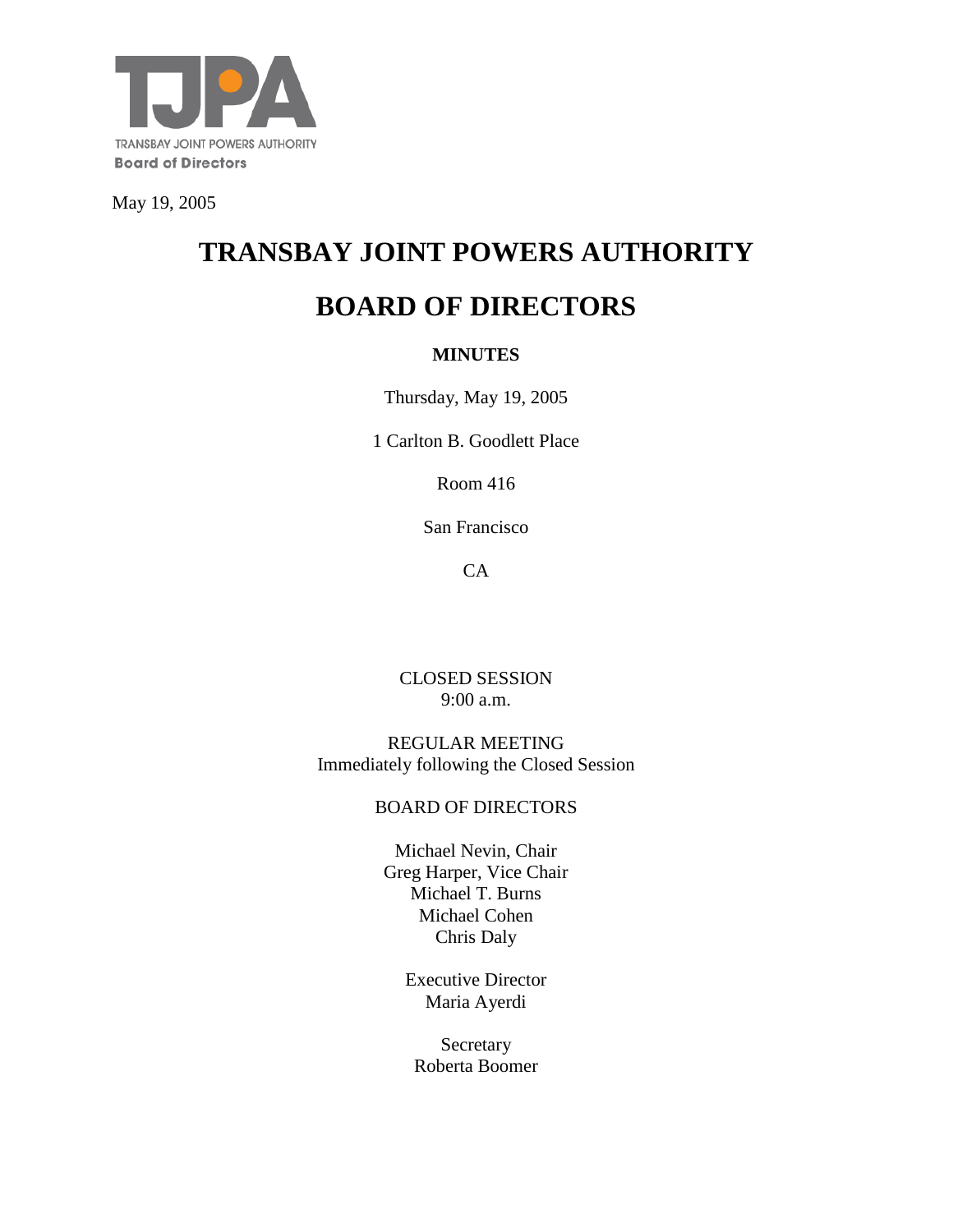

201 Mission St. #1960

San Francisco , California 94105

415-597-4620 415-597-4615 fax

#### 9:00 – CLOSED SESSION

1. Call to Order

Chairman Nevin called the closed session to order at 9:05 a.m.

2. Roll Call

 Present: Michael Burns Chris Daly Greg Harper Mike Nevin

Absent: Michael Cohen

3. Pursuant to Government Code Section 54956.9(a), the Board of Directors will meet in closed session to confer with legal counsel regarding litigation in which the Transbay Joint Powers Authority is party, as follows:

CONFERENCE WITH LEGAL COUNSEL - Existing Litigation

Myers Natoma Venture, LLC and Myers Development Company vs. Transbay Joint Powers Authority, et al., S.F. Superior Court No. 504-363; South Beach SOMA Coalition vs. Transbay Joint Powers Authority, et al., S.F. Superior Court No. 504-366, and; Friends of Second Street et al. v. Transbay Joint Powers Authority, et al., Superior Court No. 504-365.

ADJOURN CLOSED SESSION AND CONVENE REGULAR MEETING - The closed session was adjourned at 10:15 p.m.

#### ORDER OF BUSINESS

1. Call to Order

Chairman Nevin called the meeting to order at 10:18 a.m.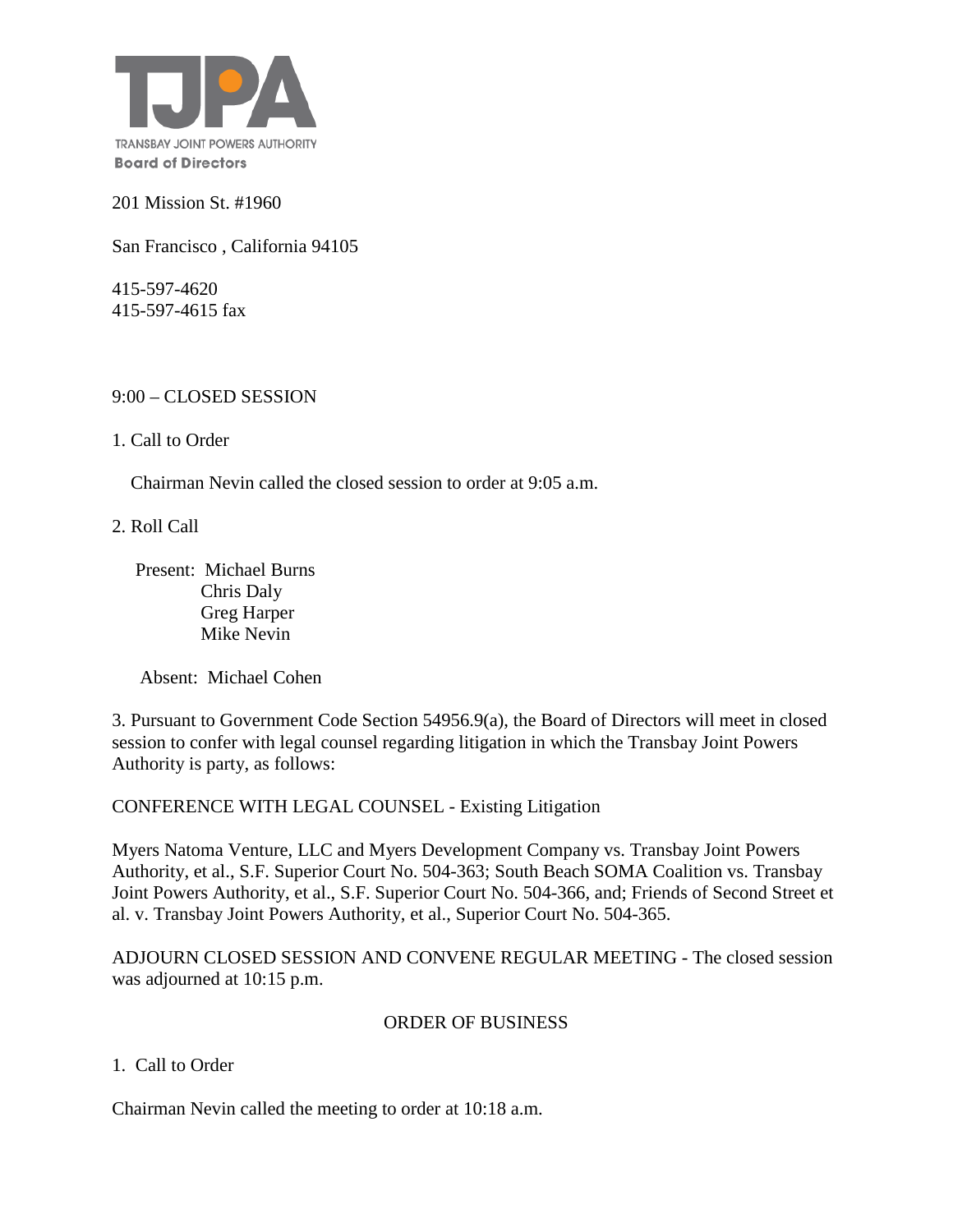

#### 2. Roll Call

 Present: Michael Burns Chris Daly Greg Harper Mike Nevin

Absent: Michael Cohen

3. Communications

(3.1) Announcement of Closed Session

Board Secretary Boomer announced the board met in closed session to for a conference with Legal Counsel to discuss existing litigation. There was no action taken.

4. Board of Director's New and Old Business

None.

5. Executive Director's Report

Exec. Director Ayerdi announced that the Transbay Terminal's "Design for Development" had been selected to receive an award from the Northern California Chapter of the American Planning Association.

The TJPA was fortunate to have UC Berkeley students perform an analysis of the Main-Beale temporary terminal. They analyzed the impact of moving existing transit operations to a smaller terminal. Their study showed that the temporary terminal would be able to support some operations but would require additional improvements. Exec. Director Ayerdi expressed appreciation to the students and their professor for their work.

Exec. Director Ayerdi presented the quarterly report on contracts and on work performed on the downtown extension project and tunnel engineering.

The Senate has approved the TEA21 bill that includes funding for the Terminal project. Both the House and Senate bills will be sent to a conference committee. The final bill is expected to be on the President's desk for signature by the July recess.

Exec. Director Ayerdi announced that Sara Gigliotti, office manager, will be joining the Peace Corp. Ms. Gigliotti will be greatly missed. She has done an outstanding job. Chairman Nevin commended Ms. Gigliotti and expressed his appreciation on behalf of the Board.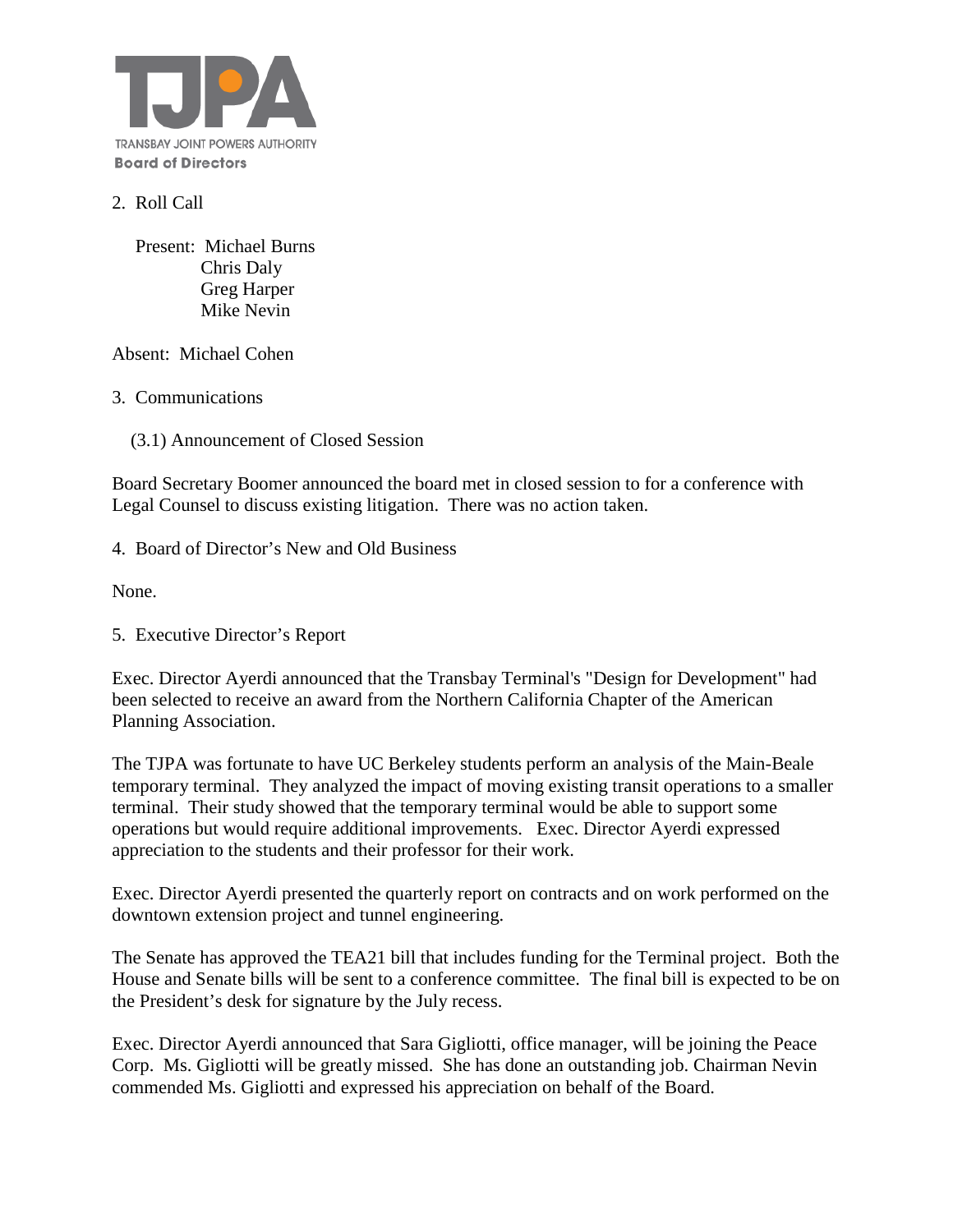

#### 6. Public Comment

Michael Kiesling stated that it was nice to see the geotechnical work being done on

Second St . This project needs to move forward because traffic isn't getting better.

#### THE FOLLOWING MATTERS BEFORE THE TRANSBAY JOINT POWERS AUTHORITY ARE RECOMMENDED FOR ACTION AS STATED BY THE EXECTIVE DIRECTOR OR THE CHAIR.

## CONSENT CALENDAR

7. All matters listed hereunder constitute a Consent Calendar, are considered to be routine by the Transbay Joint Powers Authority, and will be acted upon by a single vote. There will be no separate discussion of these items unless a member of the Board or the public so requests, in which event the matter shall be removed from the Consent Calendar and considered as a separate item.

(7.1) Approving the Minutes of the April 21, 2005 meeting.

On motion to approve the Consent Calendar:

ADOPTED: AYES – Burns, Cohen, Daly, Harper and Nevin

ABSENT - Cohen

### REGULAR CALENDAR

9. Adopting a Vision,

Mission and Goals Statement for the Transbay Joint Powers Authority.

No public comment.

Director Burns requested a definition for "spectacular". He stated that to him, the word indicates dollar signs for construction and operating and maintenance costs. It is important for the building to be world-class but it's important that we don't focus on making this an architectural landmark rather than on a great transportation facility. Transportation must be the focus especially since we'll be hard pressed to secure funding for all that has been planned.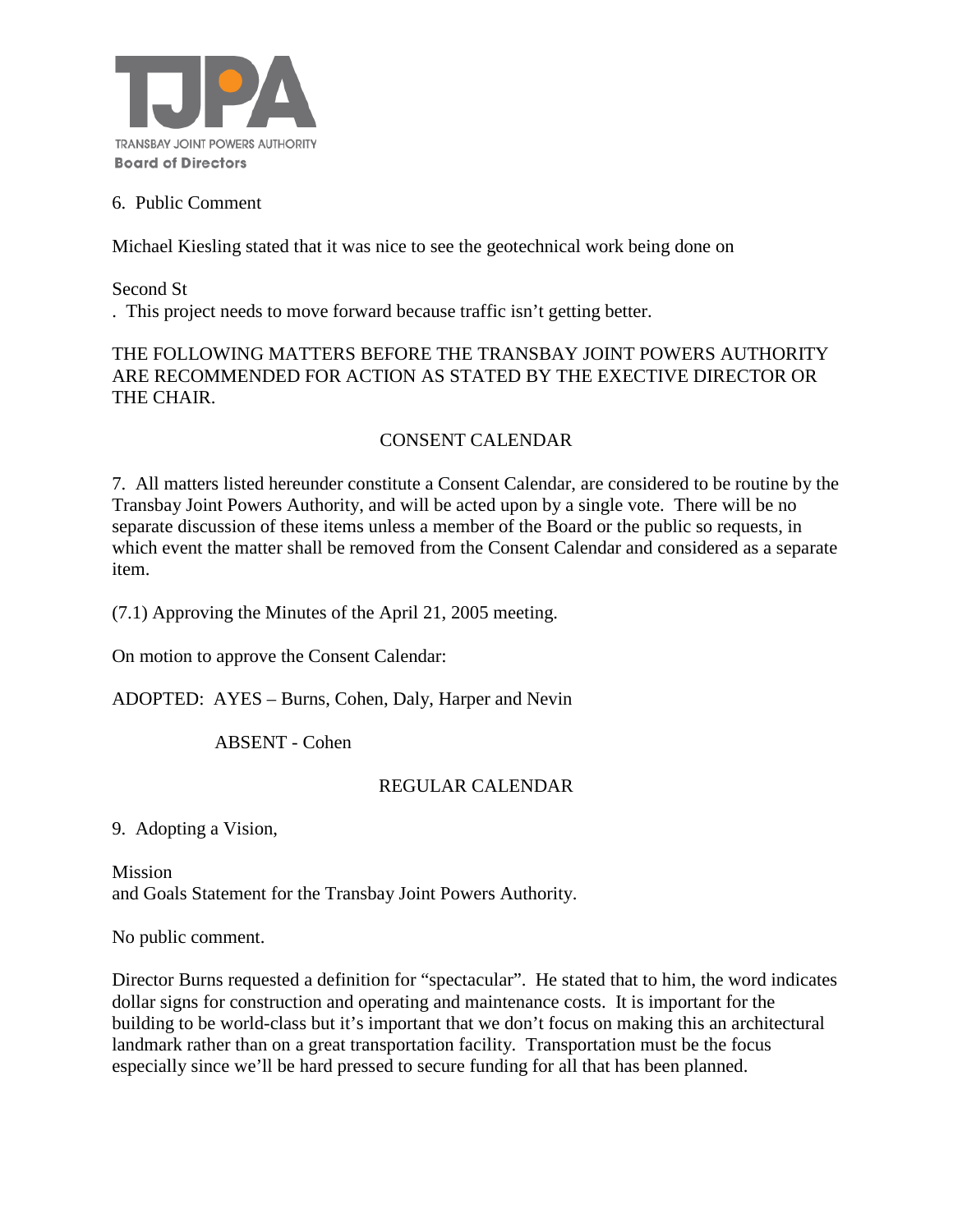

Exec. Director Ayerdi replied that the first priority was to build an intermodal station that is functional for the public. The TJPA hopes that the facility will be a true icon anchored by a new transit-oriented neighborhoods. She pointed out that the statement contains a goal for fiduciary responsibility.

Director Harper suggested that the word "world-class" be substituted for "spectacular. He added that the world is putting their best architectural ideas into public buildings.

Director Burns also suggested that "design, construction and operation" be added into the fiduciary responsibility goal.

Chairman Nevin stated that the two suggested changes would be made to the Vision,

Mission and Goals Statement.

RESOLUTION 05-008

On motion to approve:

ADOPTED: AYES – Burns, Cohen, Daly, Harper and Nevin

ABSENT - Cohen

10. Presentation of the draft FY2006 Budget in the amount of \$75,480,039.

Exec. Director Ayerdi stated that the Board would be presented with the FY06 budget for adoption in June. Nancy Whelan presented the budget for FY06. Liz Weicha , Deputy Director and Chief Engineer, discussed the Program Management/Program Controls and engineering design contract budgets.

Director Burns requested that the budget include accept and expend authorizations. In addition, he requested an opinion from Legal Counsel regarding the authority of the TJPA to submit grant applications. He stated that there may be times when it would be advantageous for the TJPA Board to approve a request for funds.

Nancy Whelan stated that the various funding agencies had different approval requirements. The TJPA will meet the requirements of each funding agency. Nancy Whelan stated that she would prepare a memo.

ADJOURN - The meeting was adjourned at 10:50 a.m.